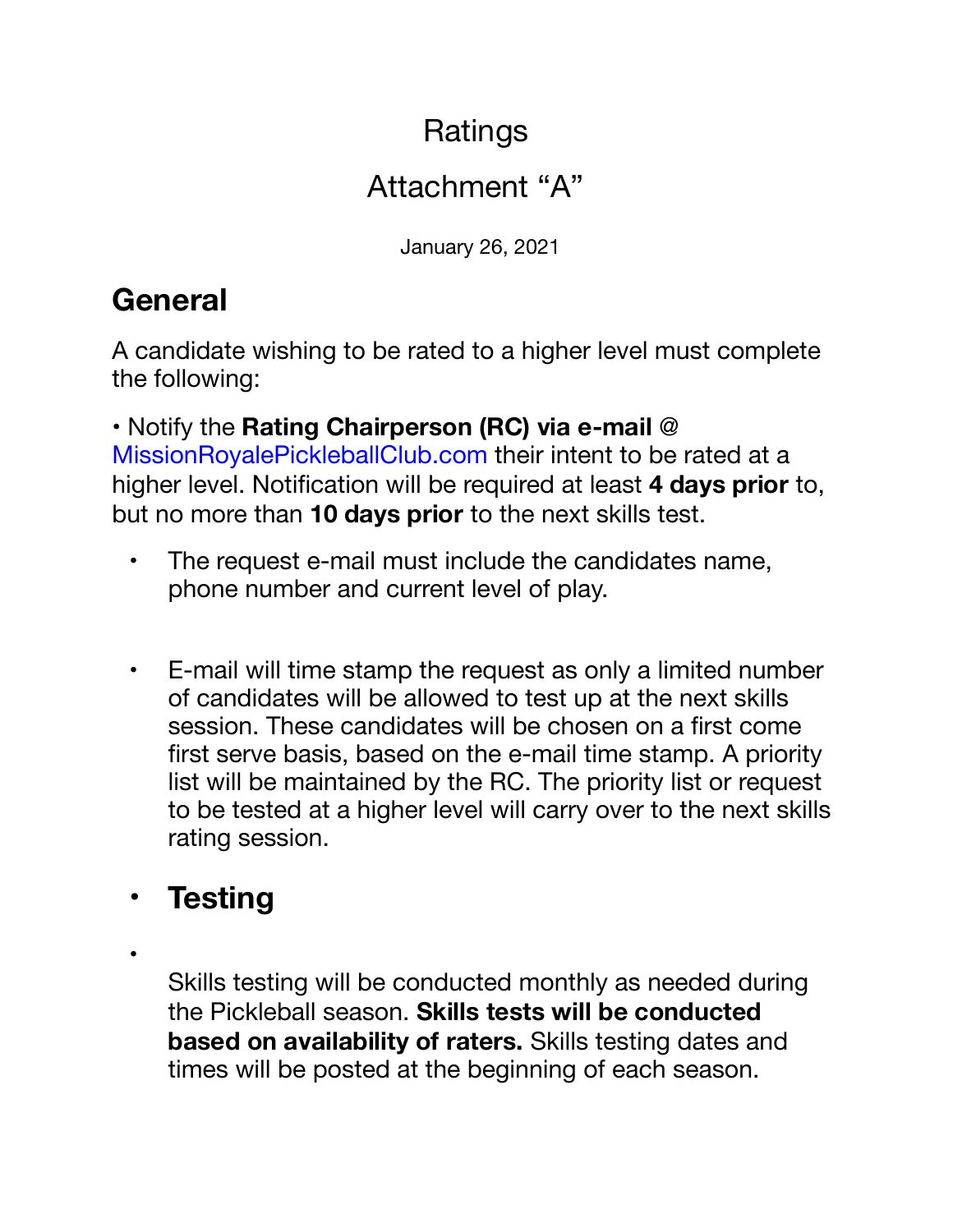- Each candidate will be required to attain a certain level of proficiency of **ALL** combined skills at the level they are testing. Percentages are listed below under the Points per skill level section.
- Unsuccessful candidates can request to be retested at the next available skills test on a space available basis. Candidates who are unsuccessful in passing three skills tests, will not be eligible for retesting again until the following peak season.
- Successful candidates will be notified by the RC via e-mail @ MissionRoyalePickleballClub.com and given a "Authorization to Play" form to participate in round robin play at the higher level on the assigned week.
- In the event of inclement weather on the testing day, candidates will be notified of the next session.

### **SKILLS TEST**

The skills test will include the following skills:

- Serve 4 attempts from the right side of the court and 4 attempts from the left side of the court. Serves must be deep within the court to score highest points. (16 points available)
- Service return 8 attempts, 4 from the right court and 4 from the left court, with the return being to the back of the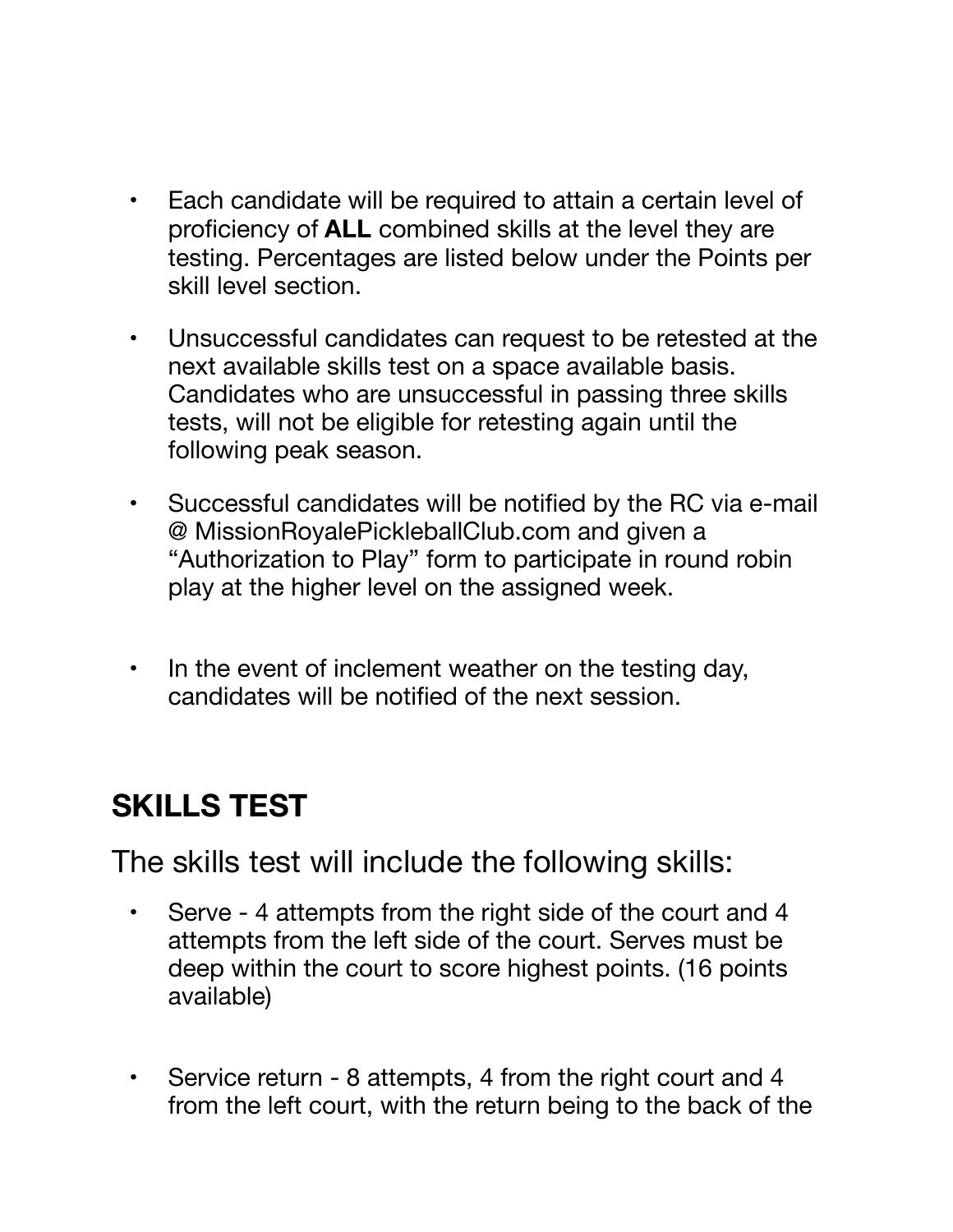opponents court. Service return must be deep within the court to receive highest points. (16 points available)

- Drop shots 10 attempts at drop shots in the kitchen area to score highest points. 5 from the left side of the court and 5 from the right side of the court. A total of 3 attempts must be made using the backhand stroke. (20 points available)
- Ground Strokes Ground strokes will be crosscourt and down the line, both forehand and backhand. Ground strokes must be deep within the court to score highest points. 5 attempts at both the forehand and backhand, crosscourt and down the line. (20 points available)
- Lobs 5 attempts putting a lob within the court over the feeders raised paddle to receive points. (10 points available)
- Dinks 20 attempts each crosscourt and straight ahead. Number of successful candidate dinks will be counted per session. If ball is dropped, goes into the net, out of bounds, too high or too deep, the session is restarted and continues until a total of 20 dinks are played for both crosscourt and straight ahead. Average of the two scores is recorded. (20 points available)
- Volleys 18 attempts to guide the ball to three designated areas with accuracy dependent on level being tested. Highest number of volleys are recorded. Three points are deducted for each area not successfully hit. (18 points available)